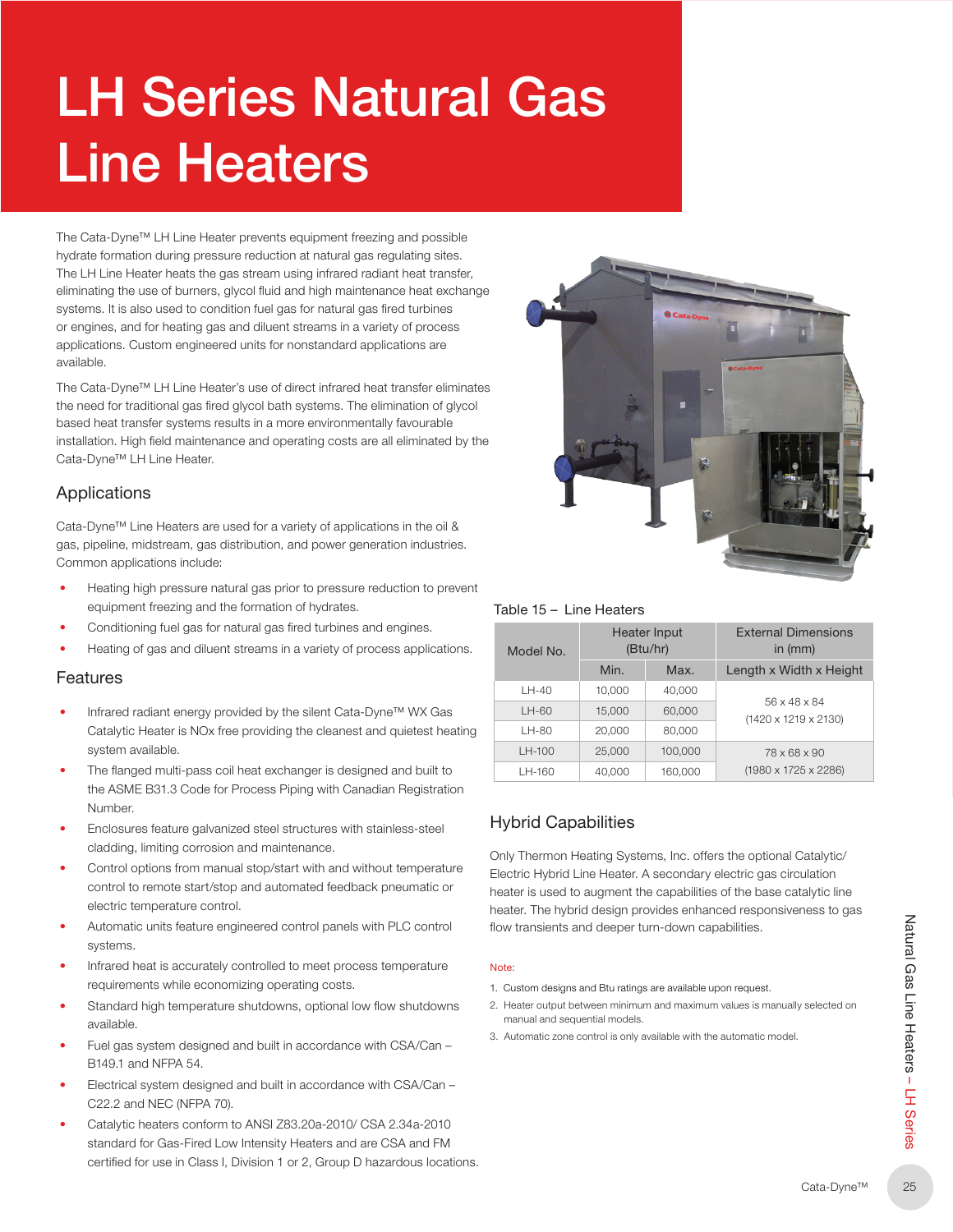



Figure 8 – Cata-Dyne™ Line Heater